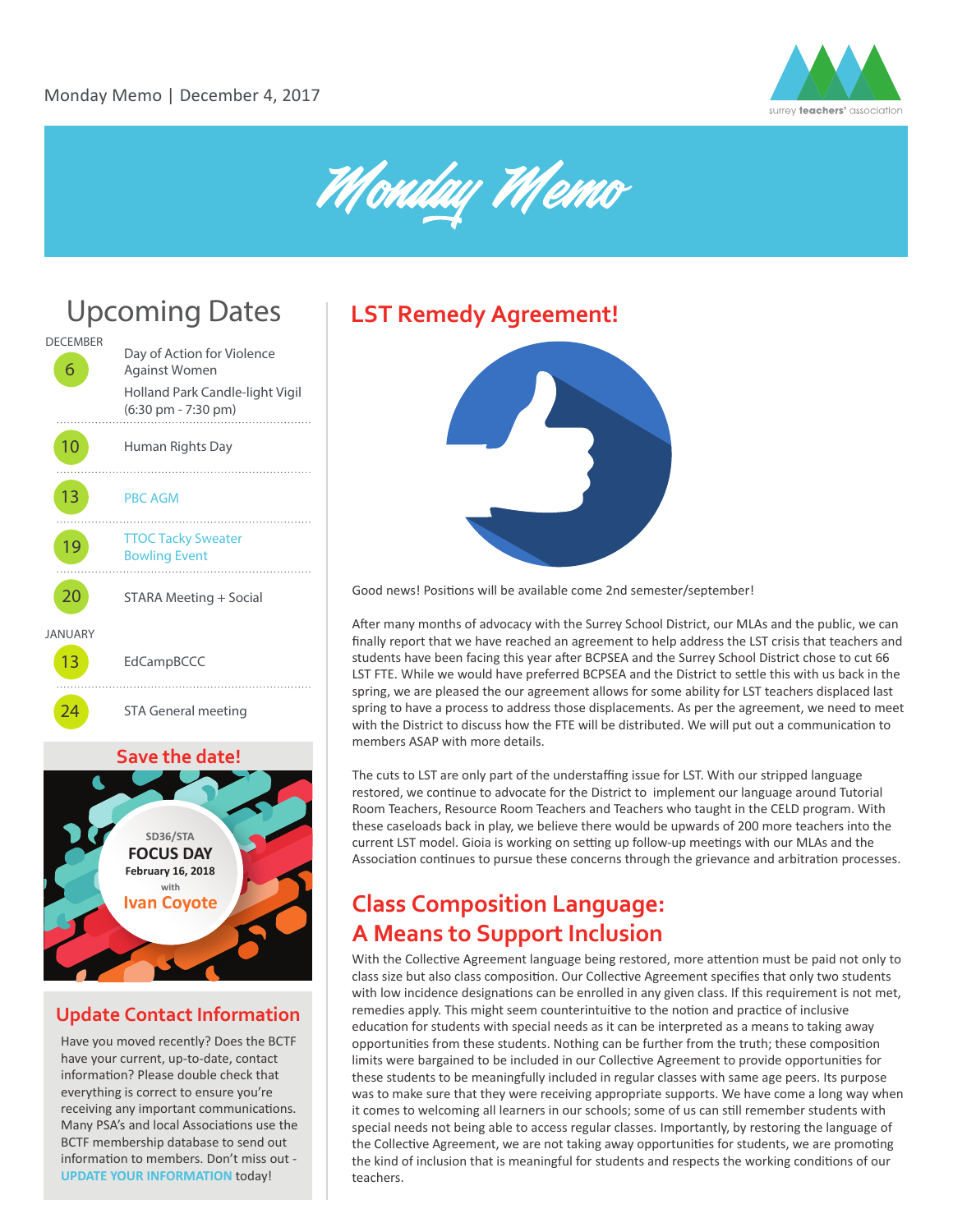## **Calling all counsellors and members whose work requires privacy!**

The STA is concerned that there may be professionals, like school counsellors, who have been asked to share office space with other non-enrolling members on their work days, when their roles require them to have a private space because of the confidential nature of their work. This would not include sharing an office space on alternating work days. These roles may also require these members to have locked filing cabinets to ensure student information is kept private. If you feel that the integrity of your work is being compromised because the District has not provided adequate space for the work you do, or has not provided you with a locked filing cabinet if the nature of your work requires it, please contact Joanna Cerazy (**grv-spt@surreyteachers.org**) ASAP.

### **Pacific Blue Cross AGM**

Hello wonderful Surrey teachers! This is an invitation from your 2nd VP, Julia MacRae. Can a whole bunch of us show up with our PBC cards, and vote in a progressive board? We have a chance to use our numbers to make a difference! The meeting is on December 13th at The Westin Bayshore. Transportation to and back (from Surrey) is being organized, as well as from Waterfront Station to the meeting. Please email me at the STA and let me know if you plan to come - **2-vp@surreyteachers.org** 

We don't want to see Pacific Blue Cross lock out their employees and inconvenience their benefits-recipients again! And look, our very own Jim Iker is running for one of the positions!

Please see the attached brochure for information on all the candidates. Bring your benefits claim card with you to the meeting on December 13th!

#### Read more here:

**[h�p://www.cupe.bc.ca/pacific\\_blue\\_cross\\_board\\_candidates\\_aim\\_to](http://www.cupe.bc.ca/pacific_blue_cross_board_candidates_aim_to_take_pbc_back_to_its_progressive_roots) \_take\_pbc\_back\_to\_its\_progressive\_roots**

### **Are you interested in what is going on with Refugee students in our schools and community?**

Interested in becoming an advocate for refugee students in the district? A new committee will be looking at ways to support teachers, strengthen community relationships, and connect refugee students with activities, scholarships, services, and funding.

Please come to the first meeting of STARS (Surrey Teachers Advocating for Refugee Students) December 15th, after school, 4 pm at the STA office. There will be snacks!

### **STA on CBC**

On Wednesday, November 29th, STA President Gioia Breda was invited to speak with CBC's Stephen Quinn, during the "On the Coast" broadcast. Gioia had the opportunity to highlight the current situation in Surrey, speaking passionately about implementation challenges, the consequences of the District's cut to 66 LST positions, and the urgent need for new school construction with 7000 Surrey students learning in portables. Listen to the clip here: **[h�p://bit.ly/stacbcradio](http://bit.ly/stacbcradio)** 



The STA Convention Committee is looking for educators interested in sharing their passions, learning environments, teaching practices and/or challenges with their peers on May 4th. Please consider facilitating a session!

See the website for more information: www.staconvention.ca

## **Is Special Education Understaffed?!**

The Special Education class size and composition limits apply to the BASES programs, and programs for students with Severe Behaviour Designations. So far the District has applied a 10.5 student average per 1 full time teacher to assign staffing. However, in some cases, this might mean that programs have been understaffed. **Please ensure that you have received appropriate staffing for your classes.** If you think that you have not received appropriate FTEs, or have a question about the calculations, ask **Joanna**! **grv-spt@surreyteachers.org** 

**The class size and composi�on language is as follows:**

| 1 FTE per 12 students: students with MID designations          |
|----------------------------------------------------------------|
| and MID/MOD combination 1                                      |
| 1 FTE per 9 students: H designations                           |
| 1 FTE per 8 students: students with MOD designations and Socia |
| Development                                                    |
| 1 FTE per 7 students: multicategory - MOD, MID, ASD, Severe    |
| Profound designations or a combination of                      |
| designations                                                   |
| 1 FTE per 7 students: multicategory - ASD, Severe Profound,    |
| Dependent                                                      |
|                                                                |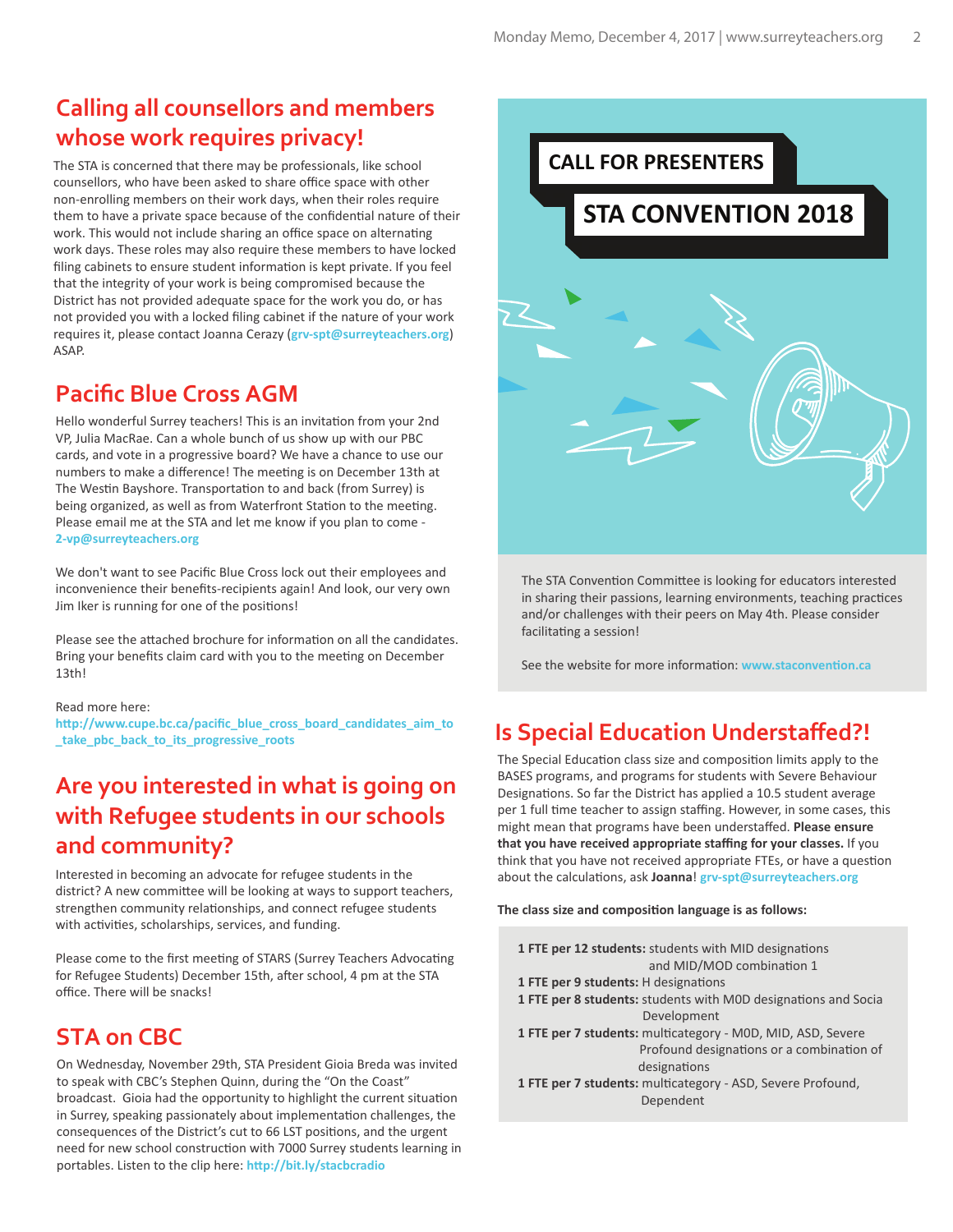### **MDI information for Teachers of Grades 4 + 7**

Teacher participation in the Middle Years Development Instrument Assessment is voluntary. Although teachers should feel no obligation to volunteer to participate in the MDI, it is not possible to prevent the MDI assessment from taking place. The District has committed to the STA that teachers are not required to administer the MDI: "In the absence of teacher participation, a school-based principal or vice principal will facilitate the assessment process for students." If you encounter pressure to par�cipate, or have other concerns about the MDI, please contact the STA.

#### Excerpt from **[h�p://earlylearning.ubc.ca/mdi](http://earlylearning.ubc.ca/mdi/)**:

#### **What is the Middle Years Development Instrument (MDI)?**

The Middle Years Development Instrument (MDI) is a self-report questionnaire completed by children in Grade 4 and Grade 7. It asks them how they think and feel about their experiences both inside and outside of school. Both the Grade 4 questionnaire and the Grade 7 questionnaire include questions related to the five areas of development that are strongly linked to well-being, health and academic achievement.





#### **Physical Health & Well-Being**

Children evaluate their own physical well-being in the areas of overall health including body image, nutri�on and sleeping habits.



#### **Connectedness**

Children are asked about their experiences of support and connection with the adults in their schools and neighbourhoods, with their parents or guardians at home, and with their peers.



#### **Social and Emotional Development**

Children respond to questions about their current social and emotional functioning in 7 areas: optimism, self-esteem, happiness, empathy, prosocial behaviour, sadness and worries.



#### **School Experiences**

Children are asked about their school experiences in 4 areas: academic self-concept, school climate, school belonging, and experiences with peer victimization (bullying).



#### **Use of After-School Time**

Children are asked about the time they spend engaged in organized activities such as sports, music and art as well as the time they spend watching TV, doing homework and playing video games.

## **Call for Delegates!**

Each year over 750 delegates from around the province attend the BCTF AGM. It is a great opportunity to see how the BCTF operates, to hear new perspectives on important issues, meet colleagues from other parts of the province, and to have a voice in decisions made by the union. Surrey is able to send up to 62 delegates. Under our policies and procedures, the 10 members of the Resolutions Committee will automatically be delegates, so we will need to elect **52 delegates**, plus alternates.

Delegates will be elected at the **January 24th Special General Mee�ng** at the Bombay Banquet Hall. Elected delegates and alternates are expected to attend the training sessions leading up to the AGM. February 15th – Rookie AGM Delegates training (8:30 am to 2:45 pm at STA) February 22nd – AGM Delegates training (4:00 pm to 6:00 pm at Eaglequest) March 1st – AGM Delegates training (8:30 am to 2:45 pm at Eaglequest) March 8th – AGM Delegates training (8:30 am to 2:45 pm at Eaglequest)

If you are interested in becoming a delegate, please submit your name and a brief statement to **sta@surreyteachers.org** by **Monday, January 9,**  2018. Your chances of being elected a delegate are much better if you have a written statement! It is also possible to nominate yourself from the floor at the January 24th meeting. Hotel accommodation and expenses are covered by the BCTF. Childcare arrangements are also available. If you have any questions about the AGM or the process of becoming a delegate, please contact Julia MacRae at 2-vp@surreyteachers.org.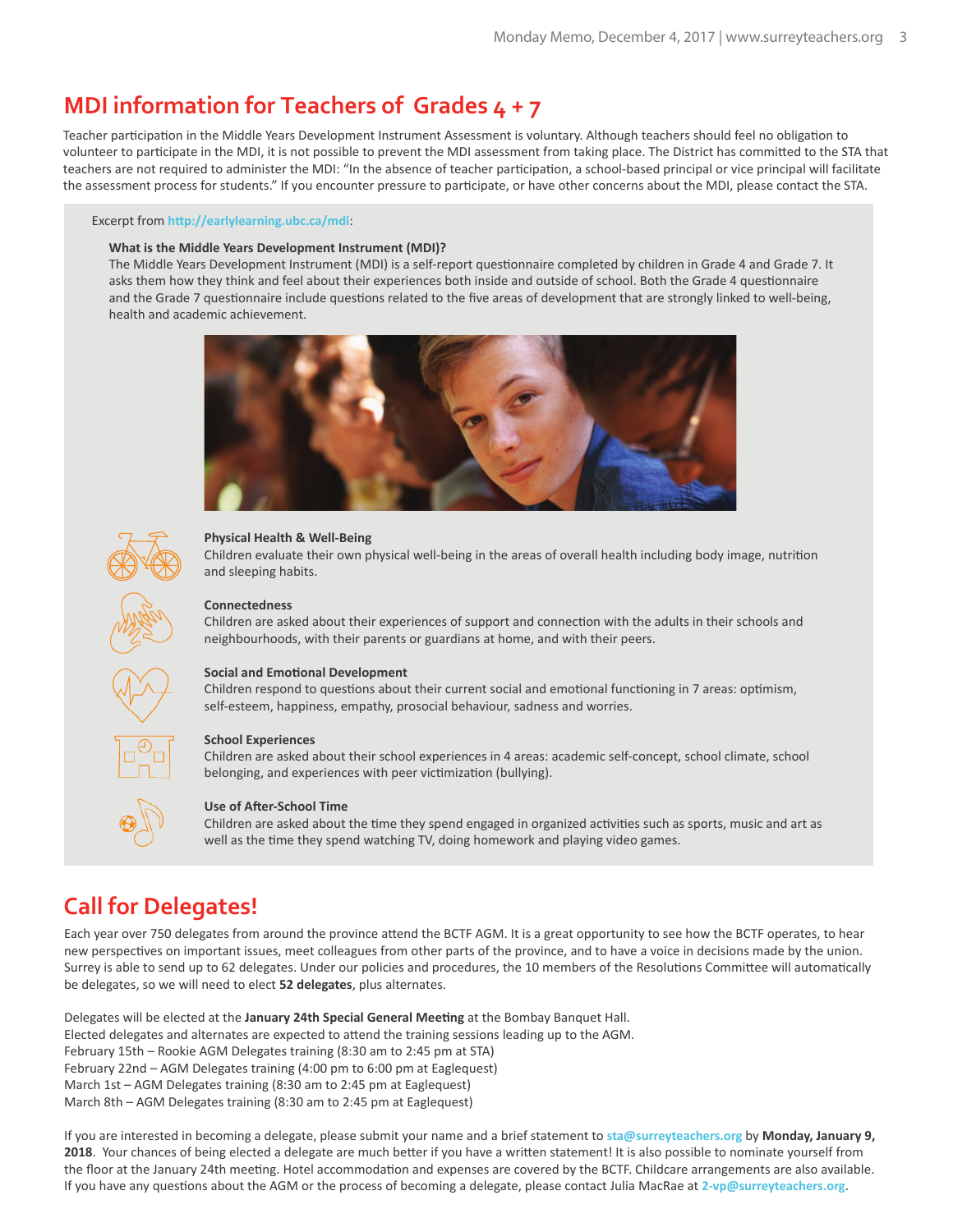# **Social Justice + Activism**

### Surrey Teachers Fight for \$15



On November 30, Surrey teachers spoke passionately about poverty at the Fair Wages Commission Hearing. Annie Ohana along with two students from LA Matheson, spoke of general injustice, Helen Kelsey spoke about conditions at Forsythe Road, and 2nd VP Julia MacRae presented the following statement on behalf of Surrey teachers and students:

We are pleased to represent the teachers of Surrey in your public hearings on the importance of quickly increasing the minimum wage to \$15 per hour. We see the problems associated with a low minimum wage and poverty in our work as teachers on a daily basis. Parents are working several jobs to make ends meet, and therefore are commonly working during all school hours. This means they are unable to come in to conference with teachers informally or during formal parent-teacher conferences. They are often unable to support the school activities, where more affluent parents may help with driving for field trips, supporting events such as concerts and plays, dances and other community initiatives. They are also unable to spend time with their kids reading or helping with homework. Kids need their parents around!

Children and youth are affected by super-stressed parents who are living in the crisis of poverty. We see teens hanging out at the school until very late hours, and students reaching out to teachers for emotional and homework support that is unavailable at home because parents are working very late hours. Children and teens are masters at hiding their own family's poverty, and use lots of tricks to avoid asking for financial help when it is available, for field trip fees, for example. School supplies are another area of stress for families in poverty; a recent Canadian Survey found the average family pays more than \$500 in back-to-school expenses each year, and we see this to be true in Surrey as well.

In many of our schools in Surrey there are breakfast and lunch programs offered to kids who are not getting adequate nutrition at home, and teachers often pay out of their own pockets to have snacks available in their classrooms. Food insecurity is usually a direct impact of low wages.

Thanks so much for creating the opportunity to hear from the community about the impact of low wages. We urge you to raise the minimum wage to \$15 as soon as possible, if not immediately.

Yours very Sincerely, Gioia Breda, President.

### End Violence Against Women

#### **Day of Action is December 6th**

**Invitation to join members from the STA EC at a candlelight vigil from 6:30-7:30pm at Holland Park in Surrey, on December 6th.**

The last ten days of the 16 Days of Action for Ending Violence Against Women run from December 1-10. Classroom activities for these dates can be found in the BCTF resource, "**[WHAT YOU CAN DO](http://www.bctf.ca/uploadedFiles/Public/SocialJustice/Issues/SW/16Days.pdf)**"

The Status of Women Committee is also collecting donations for The Shoebox Project. The Shoebox Project for Shelters distributes holiday gifts in the form of shoe boxes to women who are homeless or at-risk. Each decorated shoe box is filled with items valued at \$50 that would help any woman feel special this holiday season. This is a great project to undertake personally or with your class or leadership groups. For more information and videos on how to make a shoe box, go to **<www.shoeboxproject.org>**



### Human Rights Day

December 10 is Human Rights Day. **[IMAGINE](https://www.imagine-action.ca/)  [ACTION](https://www.imagine-action.ca/)**, the Canadian Teachers' Federation social justice website, features Speak Truth to Power Canada, a Canadian version of the Robert F. Kennedy **[HUMAN RIGHTS-GLOBAL DEFENDERS](http://sttpcanada.ctf-fce.ca/lessons/)  [LESSON PLANS](http://sttpcanada.ctf-fce.ca/lessons/)**. These lessons are based on the stories of 12 global defenders of human rights, and are available in English and French.

### SOGI Support Rally



On November 28th, STA President Gioia Breda attended the Support for SOGI Rally in Chilliwack. She reported that while the weather was cold, spirits were high. Approximately 350 people turned out for the rally, including BCTF members from across the Lower Mainland. More photos and videos from the event can be accessed via their **[FACEBOOK PAGE](https://www.facebook.com/events/141647163266953/)**.